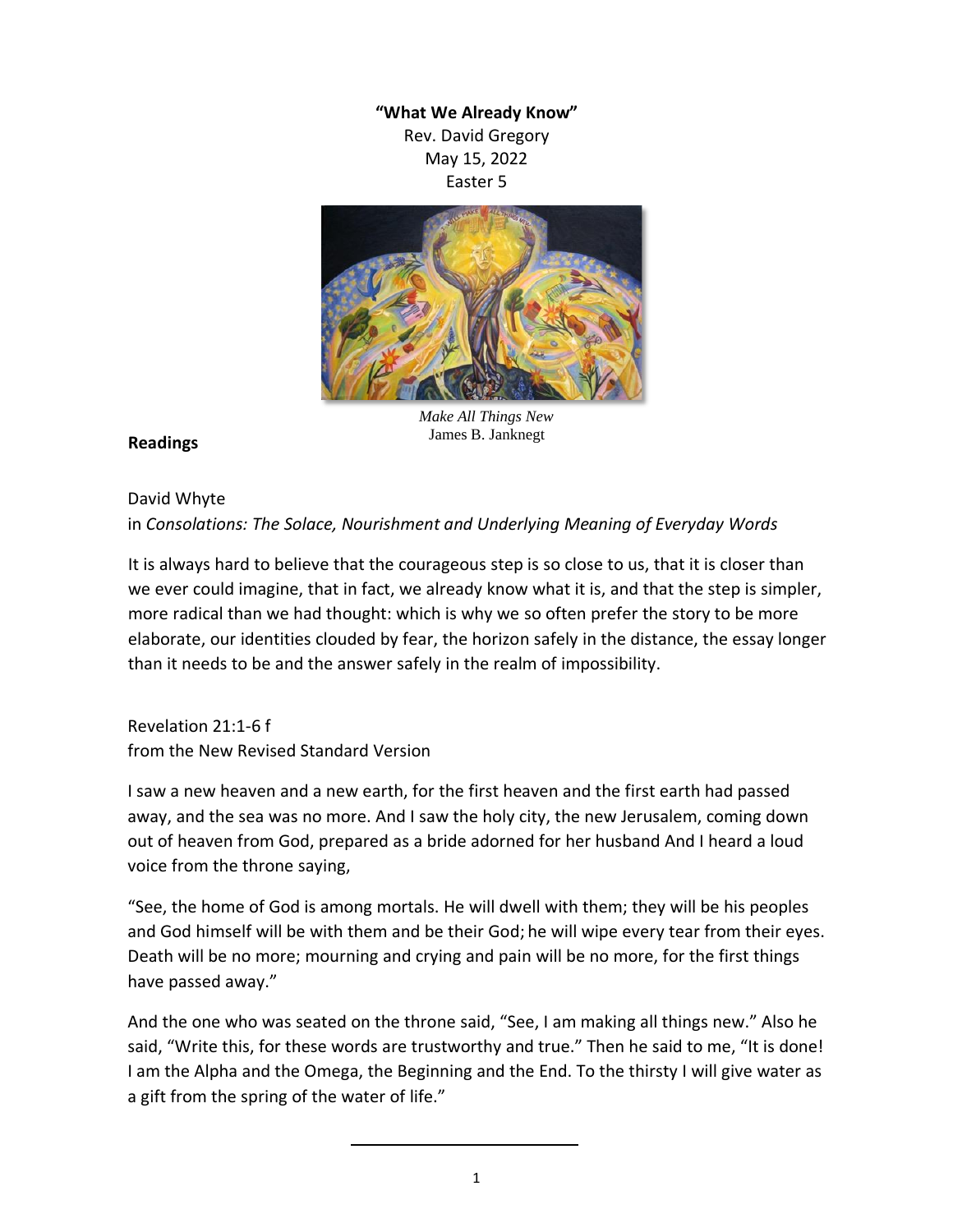Historically, there is one prayer I've prayed more often than any other: "Thy kingdom come, thy will be done, on earth as it is in heaven." When the disciples asked Jesus to teach them how to pray, he said, "Make it something like this." I'm not sure it was intended that we turn this prayer into a rote public communal prayer, but viewed as a template, it gives us a vision of something. It speaks of something new, an interruption of the status quo. Jesus never said "Settle in and let things be as they are." He wasn't implying that we needed to escape this earth and find some euphoric utopia in a far-off place called heaven. It was about bringing the heavenly realm to earth, or about creating something new and watching it unfold. The prayer speaks of a higher purpose, a better way, a greater hope, and a better outcome.

Given the events in Buffalo yesterday, and with the unfolding story of how and why they transpired, if indeed the "kingdom of heaven is at hand" (or as I would prefer to say, if the "realm of the Divine is always close by"), I would like to lay hold of that heaven, and together with you and with all humanity, bring it down into a manifestation of a more peaceful earth.

The racial aspect of this act of terror takes an expression of pure evil and magnifies it a hundred times. In the face of a newly emboldened movement of white supremacy, I find myself without words. It feels as though we're on a playground with a group of bullies picking a fight, daring us to enter the fray of the culture wars that are dividing our country and our world.

As a child I was taught not to fight. I was told that we do not hate anyone. If someone was picking a fight it was said that I should walk away, not as a sign of weakness, but as a sign of strength. As an adult, I can see the wisdom of that advice. Our resistance is what the bullies want. It's the fuel for their ego-driven hunger for power—or what they perceive to be power. And I'm sorry to say that what passes for news media and social media in our post-modern society has stored up enough resistance to fuel the bullies of the world for generations to come. We have to stop offering them resistance. *But we cannot ignore them*, you say.

In many respects I agree with you. I read a post this morning by my friend and colleague who lives in Buffalo barely three miles from the Tops Friendly Market where the shooting took place. My friend is a white man, a UCC minister, an outspoken preacher of social justice. He also happens to be married to a black man. I sense his fear, and as his friend I share it. I do not want this violence to continue. I cannot believe that minority rule can hold us hostage to such a thing. It remains unfathomable that even the unspeakable events at an elementary school like Sandy Hook did not break the spell, and that among the nations of the world, that our nation is so well known for its barbarism. But it is. In the portrayal of the Apostle John's vision of the Apocalypse, it is said:

I saw a new heaven and a new earth, for the first heaven and the first earth had passed away, and the sea was no more. And I saw the holy city, the new Jerusalem, coming down out of heaven from God, prepared as a bride adorned for her husband. And I heard a loud voice from the throne saying,

"See, the home of God is among mortals. He will dwell with them; they will be his peoples and God himself will be with them and be their God; he will wipe every tear from their eyes. Death will be no more; mourning and crying and pain will be no more, for the first things have passed away."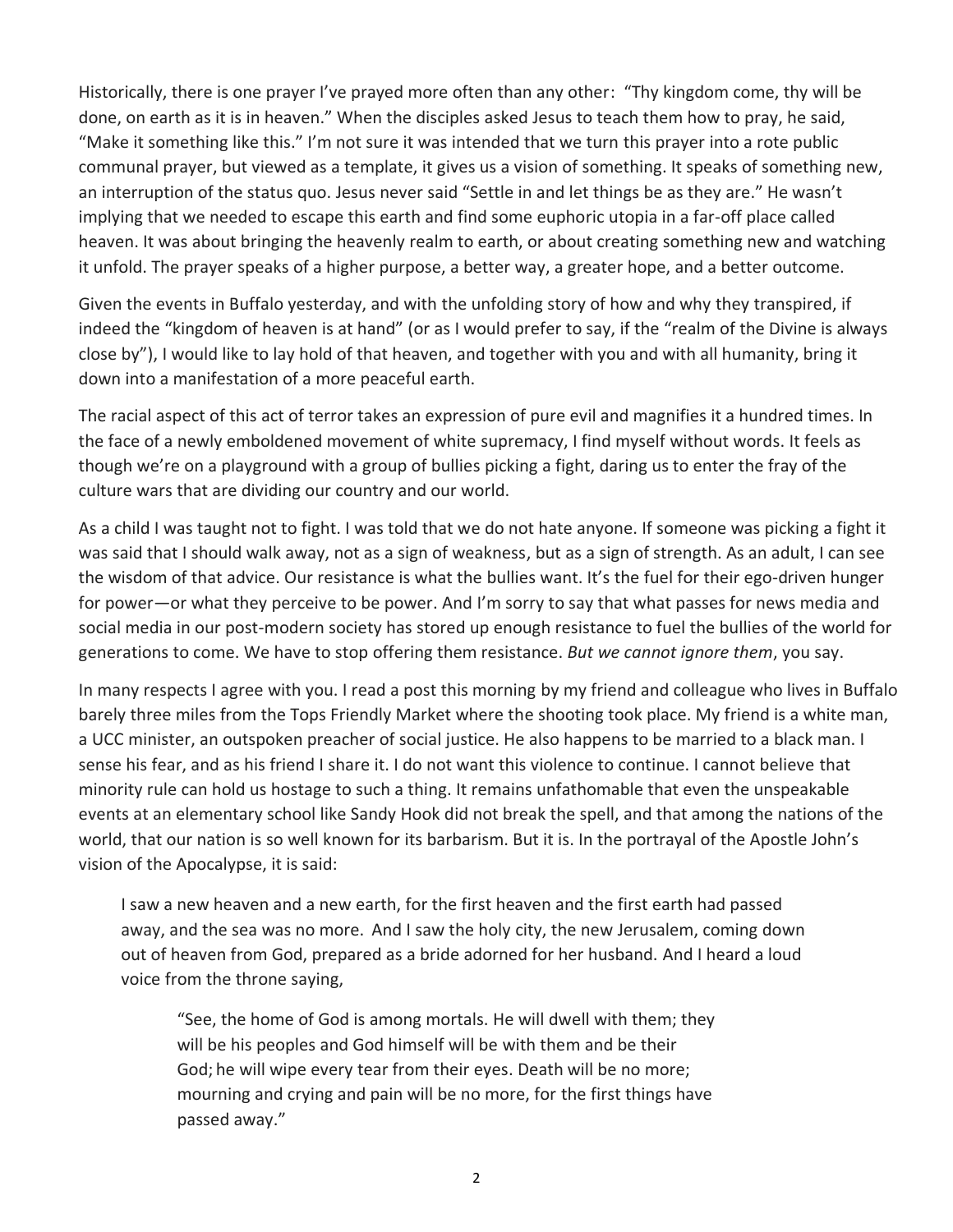God will wipe away every tear from their eyes. I'm asking *when?* When will these things be? Death will be no more. But why does it keep happening to people who grocery shop, or go to a concert, or step onto a dance floor, or go to a movie theater, or attend a high school, or even an elementary school? Mourning and crying and pain will be no more. *When? How long?*

We have a problem in our culture, and if I could take the playground analogy just a bit further, the bullies unfortunately have the support and collusion of the principal's office. The real fight isn't with the bullies that are standing in front of us, it is the system of governance dominated by those who don't have the courage to do the bullying themselves. They empower the ones who will do it for them. And how do we get to the root of it? How do we find our way into humanity's operating system and effect an update? How do we manifest the divine realm in our midst? How do we bring heaven to earth? The answer begins inside of us. David Whyte says:

It is always hard to believe that the courageous step is so close to us, that it is closer than we ever could imagine, that in fact, we already know what it is, and that the step is simpler, more radical than we had thought: which is why we so often prefer the story to be more elaborate, our identities clouded by fear, the horizon safely in the distance, the essay longer than it needs to be and the answer safely in the realm of impossibility.

We don't think that change is possible. We think societal problems are too complex to be addressed. White supremacy seems too strongly rooted; after all, it's been a feature of our national psyche from the very beginnings of our constitutional government, and even before that. There is a new world, however, that exists on a different frequency from what is physical. In the language of two thousand years ago, it is a heavenly kingdom not visible to us, but close at hand. "What's it like?" we might ask. And we hear: Descending from heaven "like a bride adorned for her husband." Like a mustard seed that seems insignificant and imperceptible, yet grows into a huge shrub; like a little leaven that goes into a lump of dough and begins working in ways that we cannot perceive, but finally eventuates in delicious bread that sustains life.

There's a new world coming, one that's right beside us, inhabited by those we think we've lost, but who've simply emerged, changed in a moment, released from their bodies into a non-physical presence that is nothing but peace, nothing but justice, nothing but love for all of humankind. The question is, however, whether we wish to wait until we die to experience this new world, or if we'd like to become conduits of it, bringing it into manifestation in the world that we see with our human eyes.

We've all had dreams or visions of the future, visions which might be figurative or literal, or something in between. Moments of inspiration and insight come to us in many forms. The Book of the Revelation is a biblical expression of a dream or vision that overflows with metaphor, some of which is difficult to comprehend or interpret, some of which contains rather frightening or unsettling imagery. It is a book of change, and change can be very unsettling. For some, the phrase "Behold, I make all things new" is a welcome announcement. For others it feels threatening. When David Whyte speaks of change, he speaks of the "courageous step," the thing that is closer to us and "more radical than we thought."